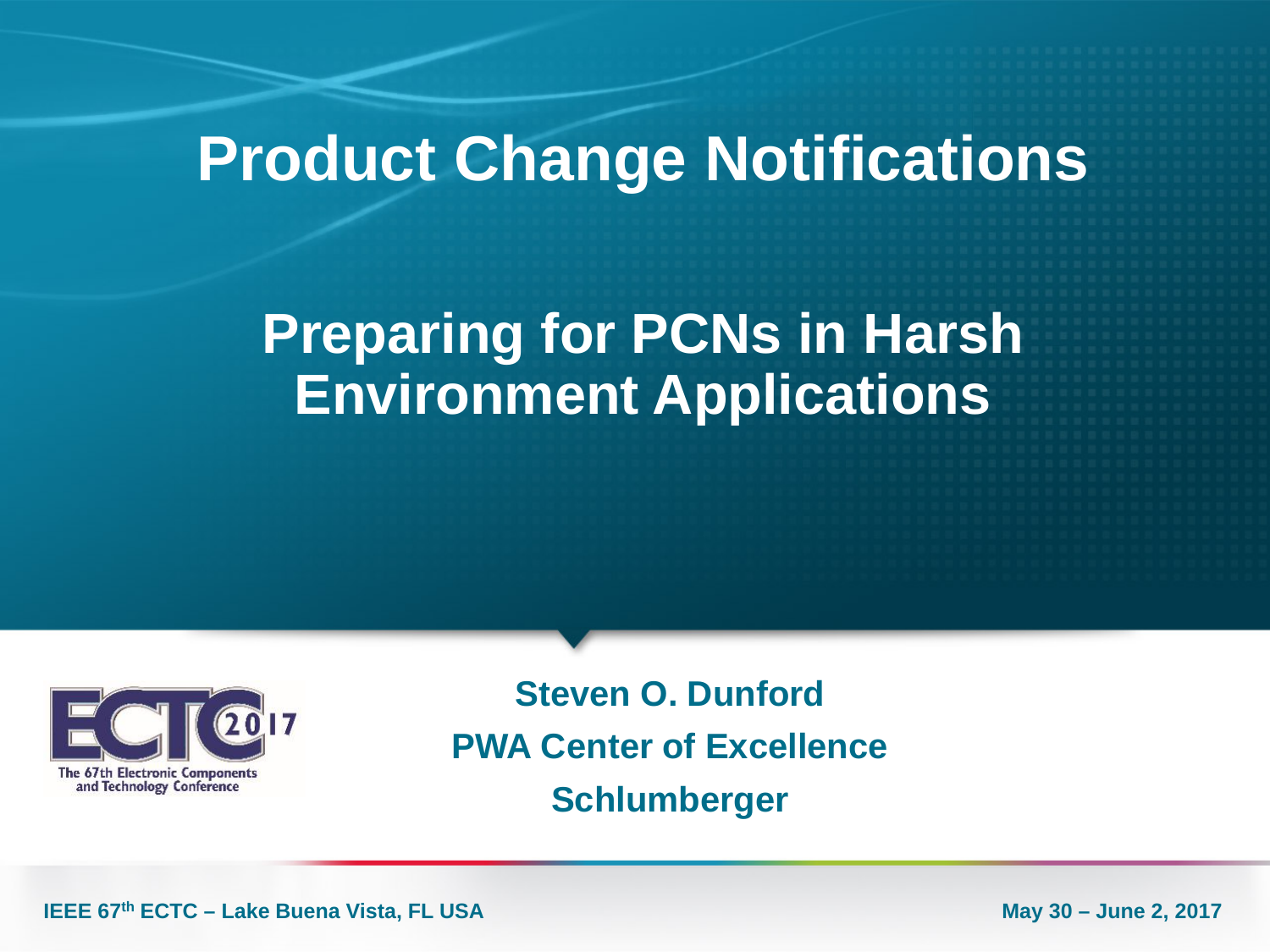#### **IPC/ECIA/JEDEC J-STD-046 Customer Notification Standard for Product/Process Changes by Electronic Product Suppliers**

#### 3.2.2

- a) Identify affected customers
- b) Determine notification requirements (for review or awareness only) per special customer or, supplier-agreed-to customer profile. If a customer expresses no unique attributes, the supplier's standard PCN system shall apply.
- c) Customer will be notified a minimum of 90 days before the proposed first ship date of the identified in the PCN. Shipment of changed product may occur prior to stated ship in the 90 day review period is the time necessary for an authorized distributor to forward the notice to its customers of the affected product.
- d) …..

#### 3.2.3

#### 3.2.3.1 Customer acknowledgement response

- a) Customers should acknowledge receipt of the PCN within 30 days of delivery of the PCN. Any concerns, sample order response, or a request for further information should be provided within the acknowledgement period. If additional time is required to determine if samples or additional data is required, the customer must submit this request along with the acknowledgement response and state when they expect to complete their review.
- b) Lack of acknowledgement of the PCN within 30 days constitutes acceptance of the change.

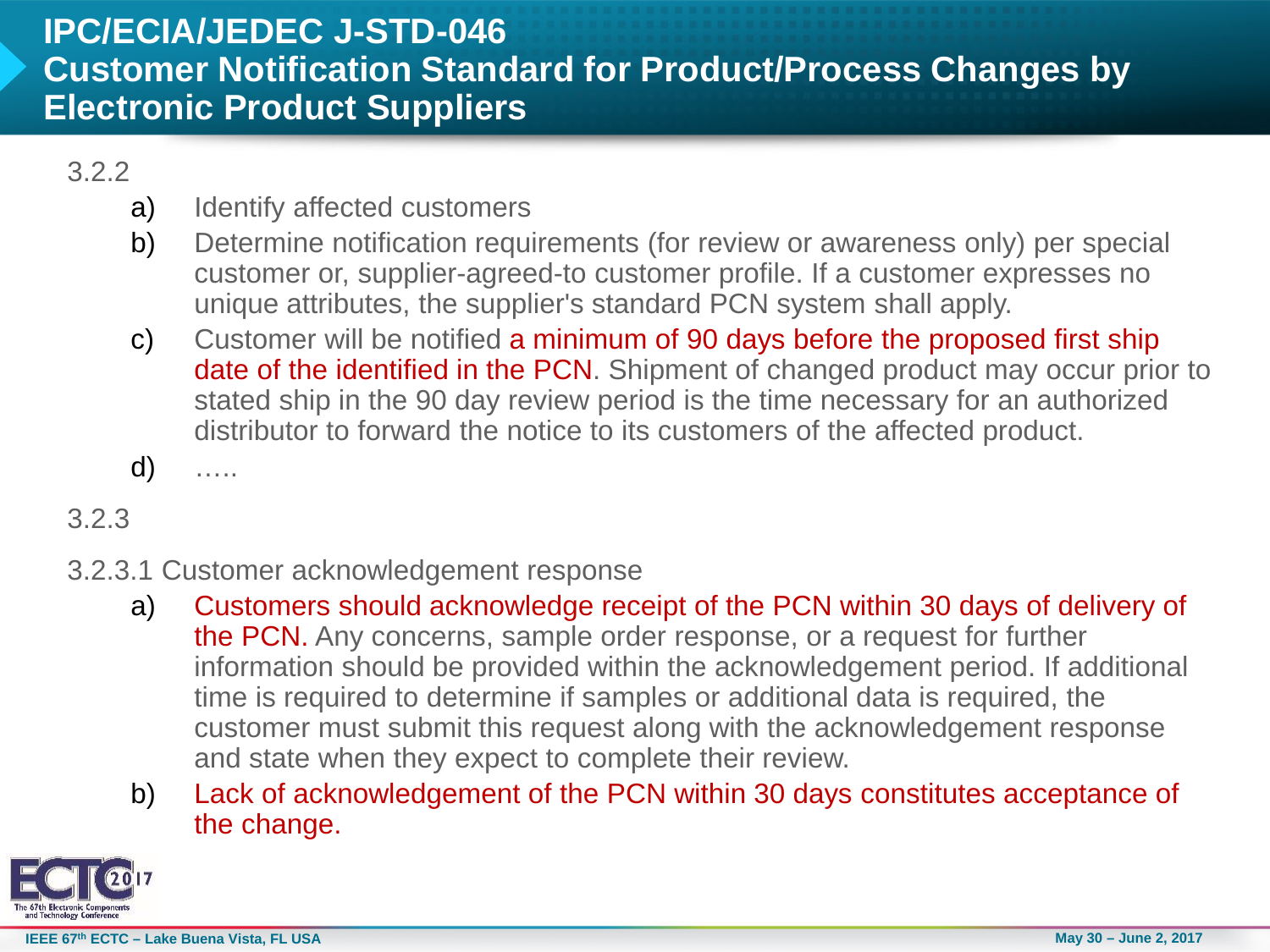## **Preparation for Change**

- Universal PCN statement:
	- "No impact on Fit, Form, Function"
		- Statement may add "Quality & Reliability"
- Typical PCNs
	- Manufacturing site changes new or additional sites
	- Die shrink
	- Material changes
		- Wire bond
		- Die attach
		- Molding compound
		- Lead frame finish
		- .... many more
- Changes are not Trivial when exposed to Harsh **Environments** 
	- Especially when given 30 days to respond
	- Change implemented regardless of objections
		- 90 days is not enough time to thoroughly test for harsh environments

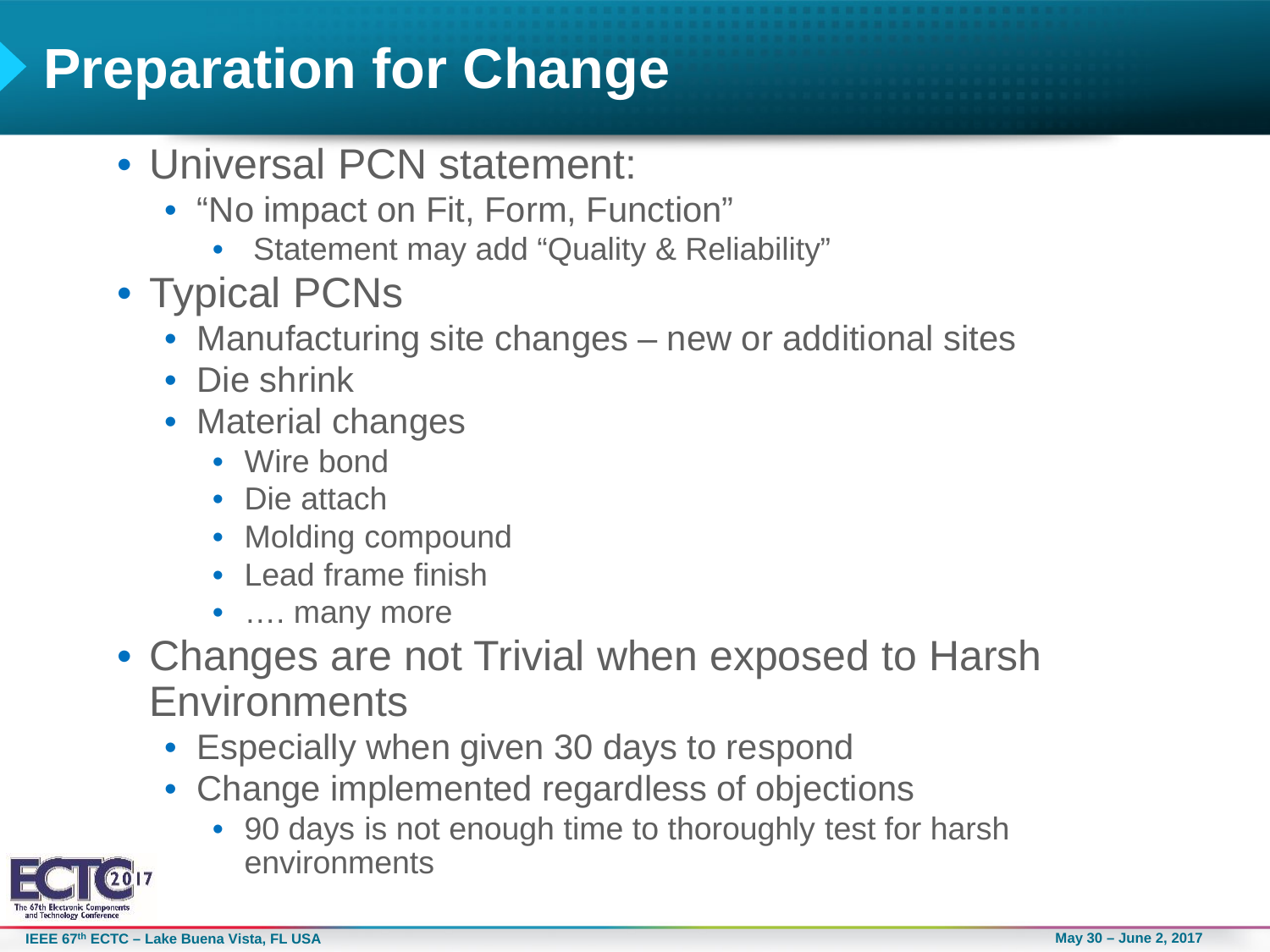# **PCN – Cu Wire Bonds**

- Industry Marketed Potential Positive Benefits:
	- "Cu wire is a superior conductor", "eliminates Kirkendall voiding bond failures", …
- Not included in the PCNs:
	- Cu Properties require processing & design changes
		- Wire diameter = larger ball diameter, limits on spacing
		- Force / energy increase required for acceptable bond
		- Forming gas to prevent oxidation
		- New Bonders and tooling (capillaries)
	- Interaction with "green" molding compounds
		- Compounds with lower CTE introduced during shift to Cu
	- Manufacturer test data is not board level reliability
		- Cycling on trays only
		- Testing to 150°C or above is too often unlikely

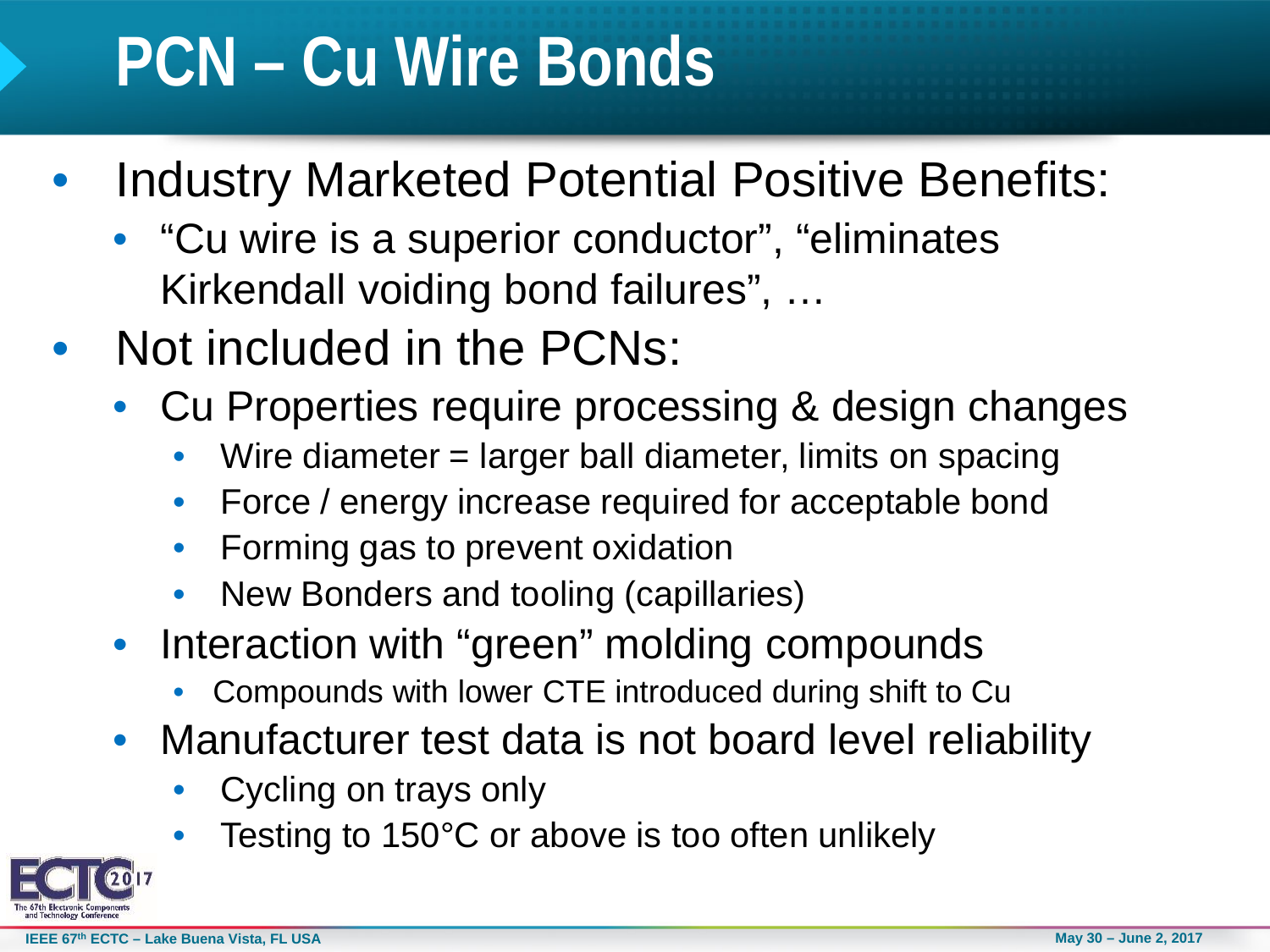# **PCN – Preparation for Change**

- Prepare as an organization
	- Qualification testing and analysis
		- Board level reliability in your environments
			- PWB Attachment effects Board Level Reliability
		- Non destructive and Destructive analysis
	- Database Documentation of
		- failure modes and mechanisms
			- material properties in relation to failure
			- Molding Compounds or die attach adhesives
	- Modeling and Simulation
		- Using database of material properties
		- Look for material interactions / potential weak points

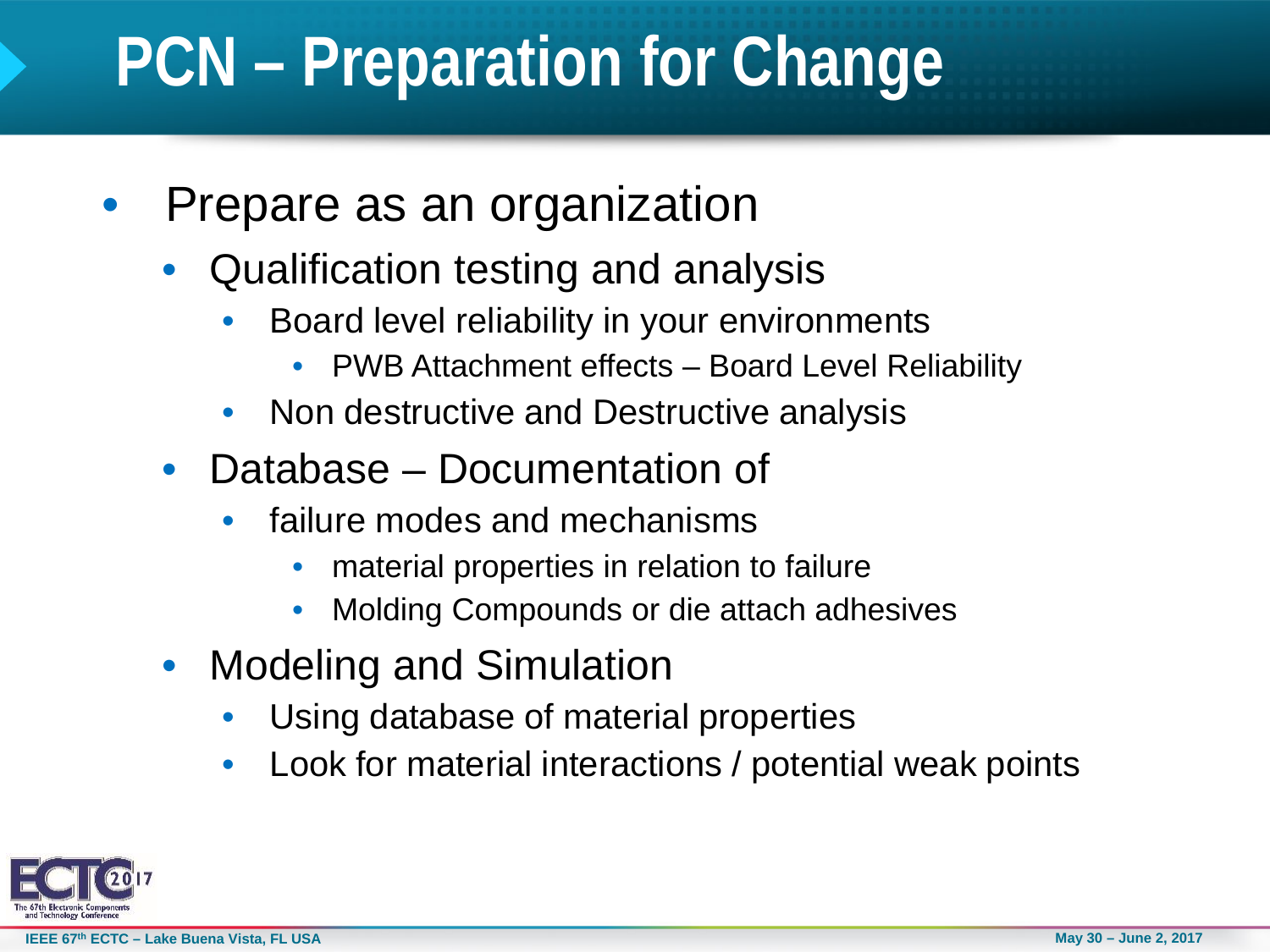### **PWB attchment effect**

#### **Without PWB – unrestricted movement**

#### **Fixed to PWB – restricted movement**

Higher stress at leads



Leads absorb the relative disablement induced by the thermal expansion mismatch between PCB and component, hence higher in-plane relative displacement …

Molding compound is omitted for clarity

Assumption – consistent molding compound bond – no delamination. Residual stress from die bond not considered. Used with permission – A. Battentier

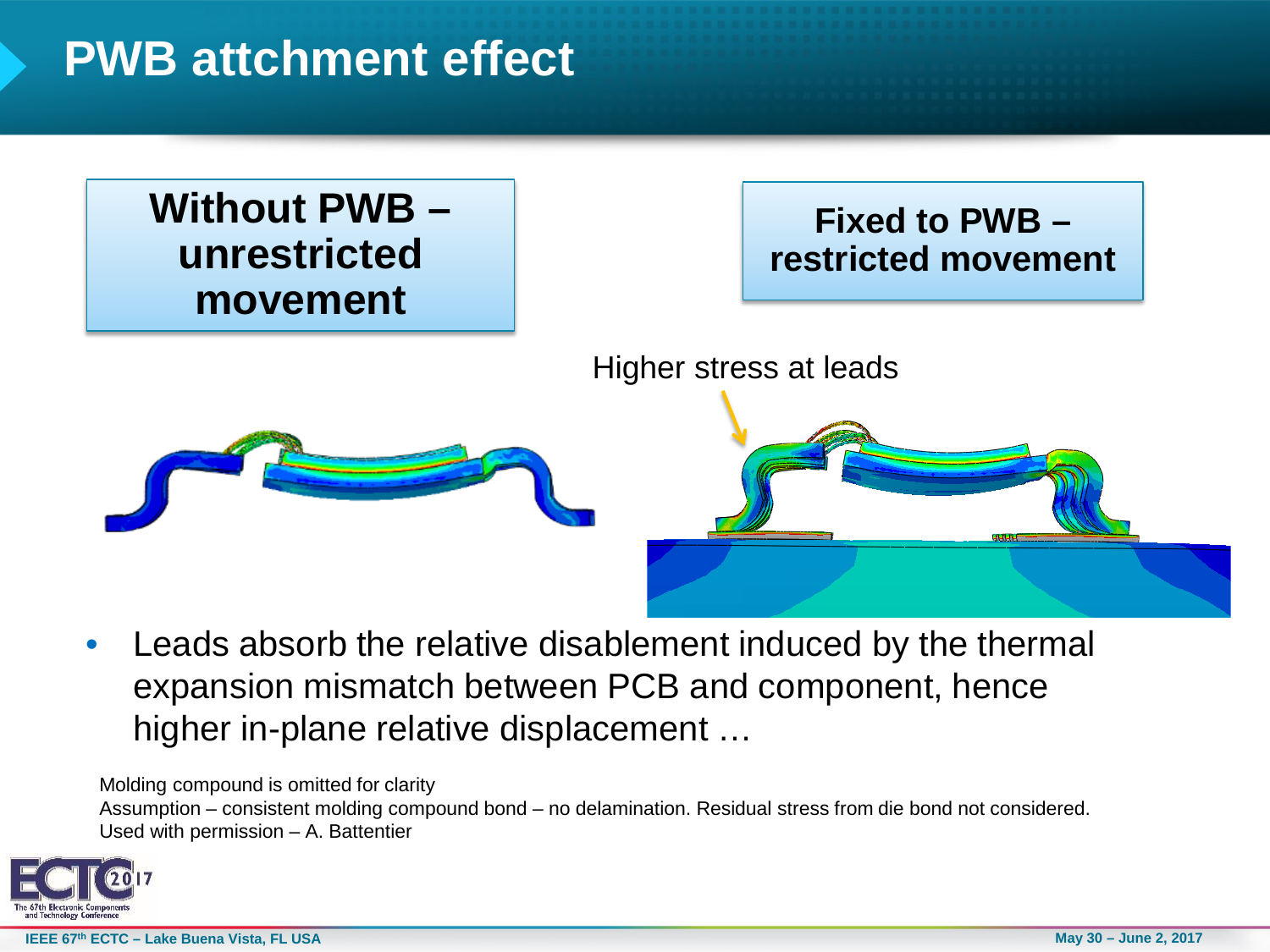### **Board Level Global Displacement**



#### deformation scale factor=x30 Above Tg, the flexural modulus of the molding compound drops, allowing for greater deformation of the package and internal stresses deformation scale factor=x30

Molding compound is omitted for clarity

Assumption – consistent molding compound bond – no delamination. Residual stress from die bond not considered. Used with permission – A. Battentier

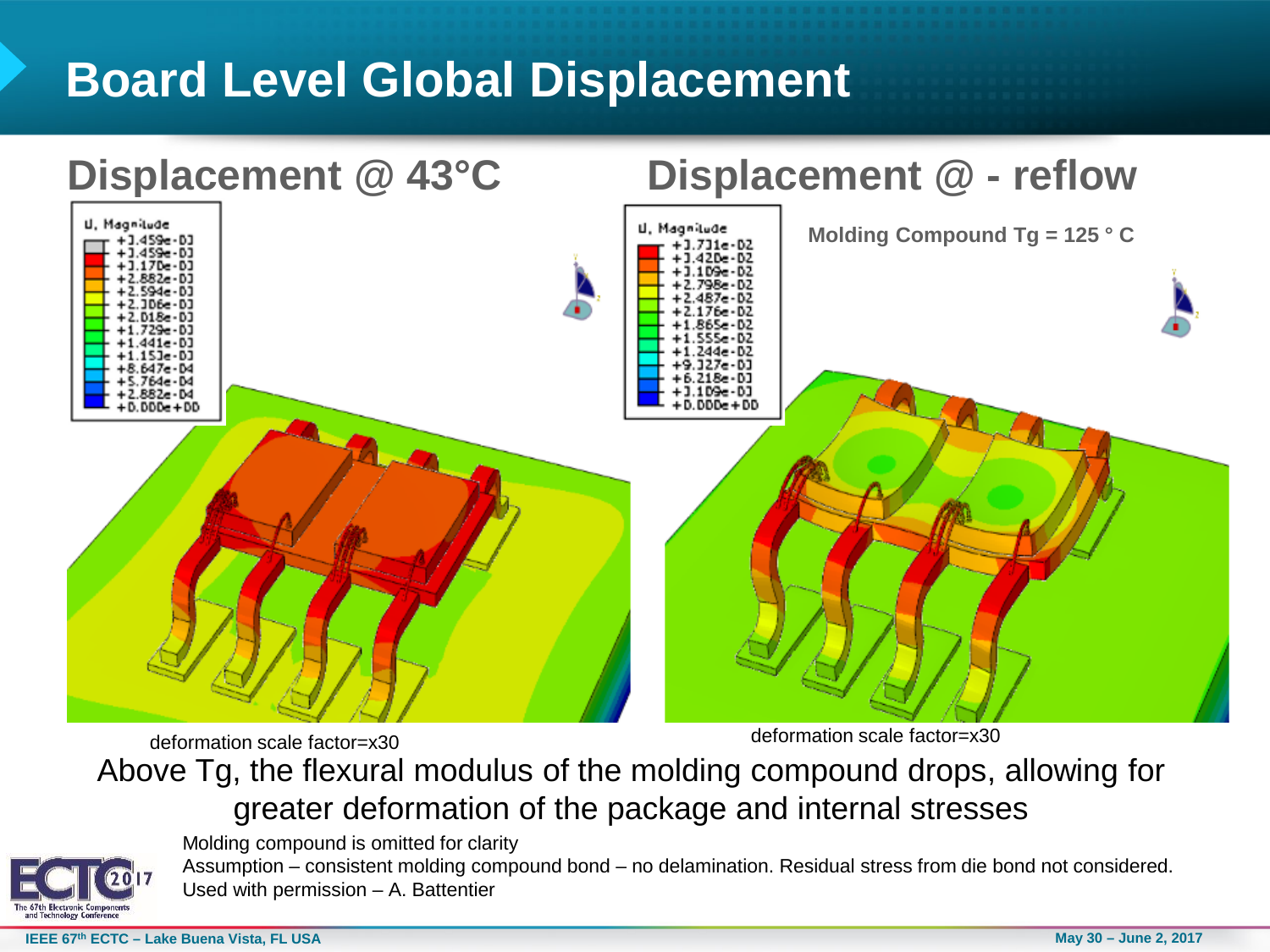### **Failure Analysis – Board Level Reliability**

#### **Delamination of SMT packages after reflow**





SAM pre-reflow SAM post reflow



### **Changes included Cu WB and molding compound**



**IEEE 67th ECTC – Lake Buena Vista, FL USA May 30 – June 2, 2017**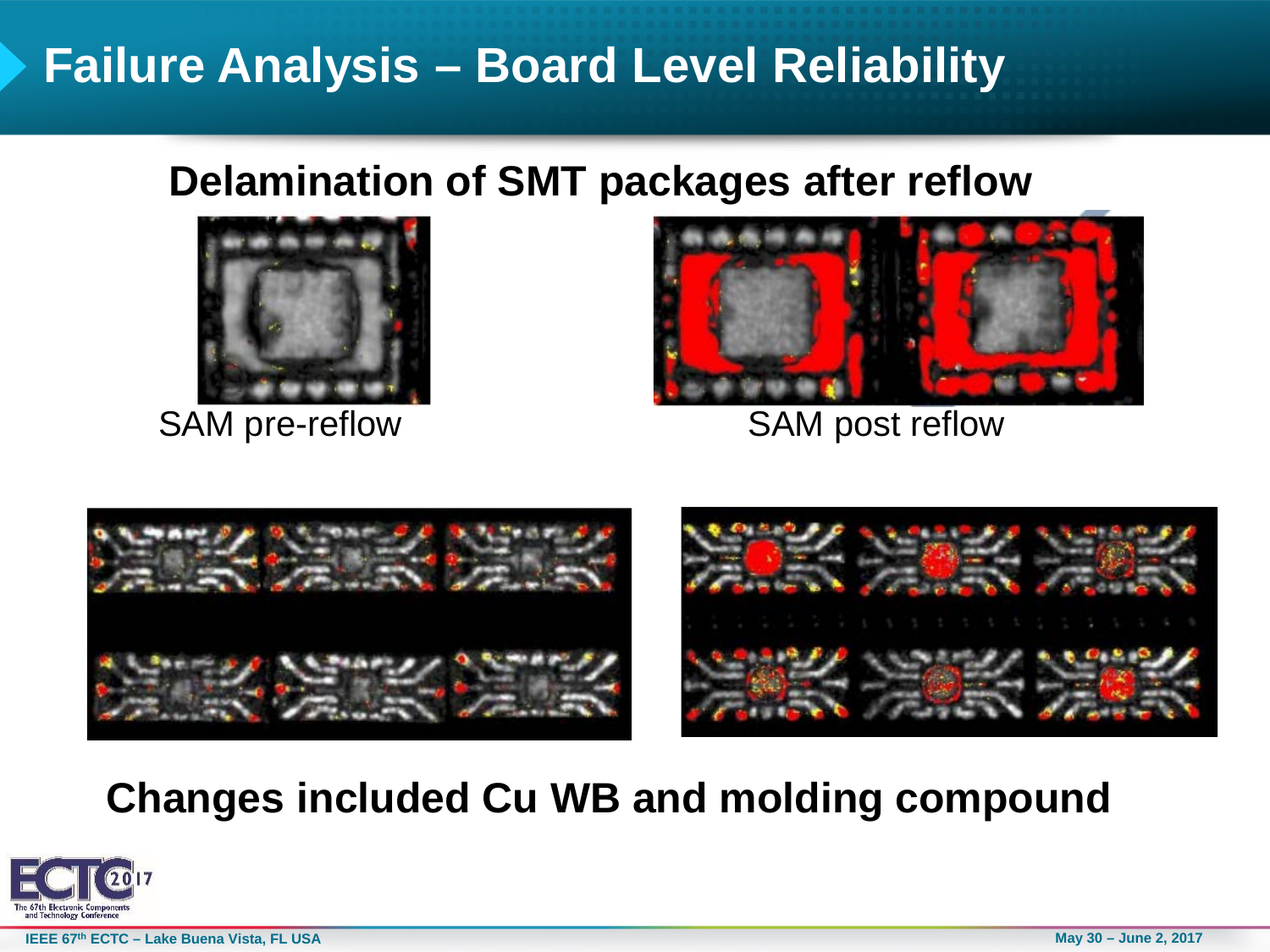### **Failure Analysis – Board Level Reliability**

Board level testing results of wire bond and molding compound changes



Aluminum Splash on bond pad



#### Early failure of ball bond Stitch bond failure



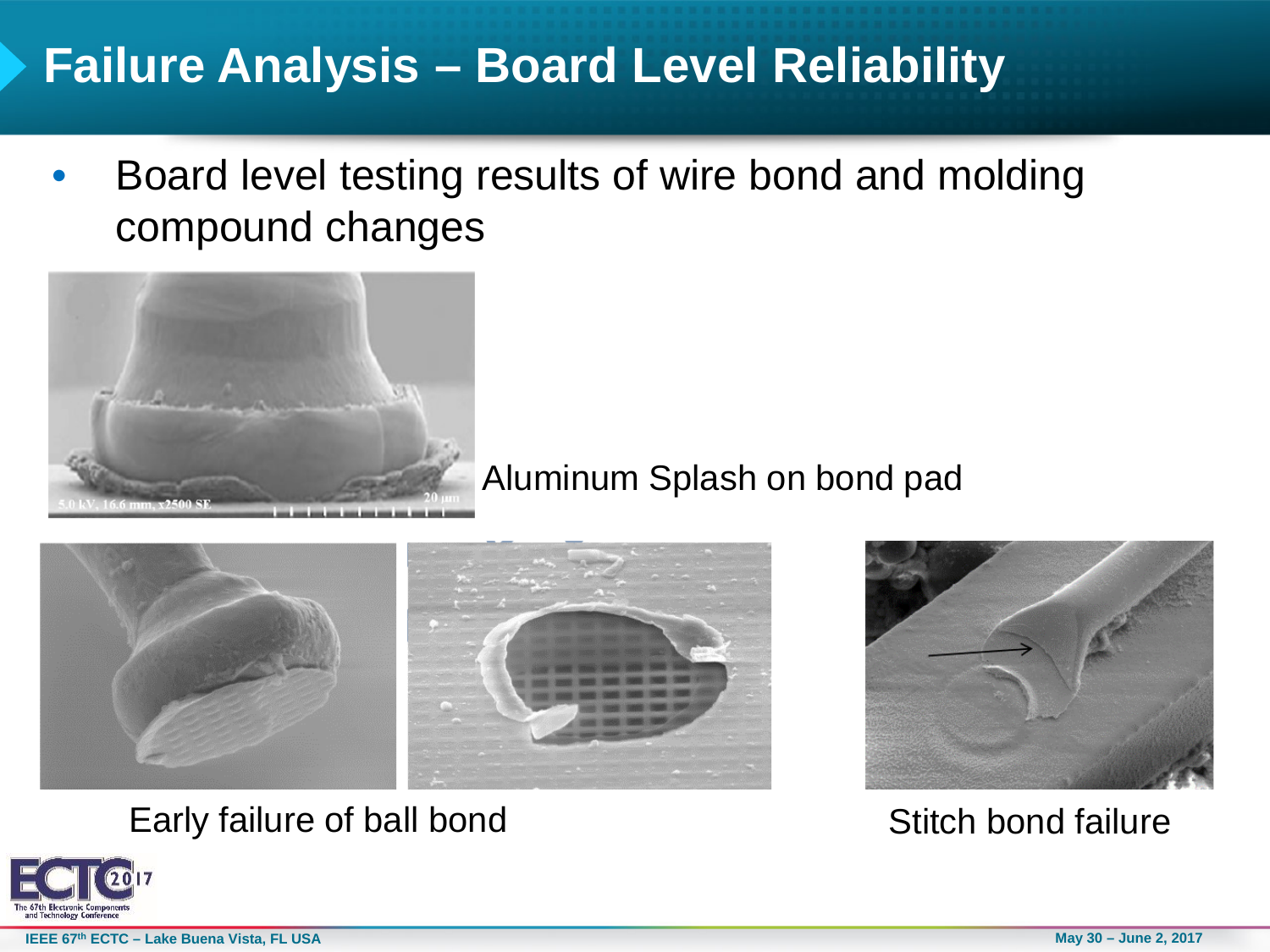### Prepare as an organization

- Plan for Quick Review and PCN Response
- Complete construction analysis
	- Essential for major changes (ex: Cu wire bond)
	- Don't be hesitant to order samples offered
- Qualification testing and analysis
	- Identify tests that reveal problems quickly in your environments
	- Long Term Board level reliability in your environments
- Build a Reference Database of material properties
	- Molding compounds, Die attach adhesives, …
	- Interposers, Lead frame, wire bond, .....
	- Surface finishes,